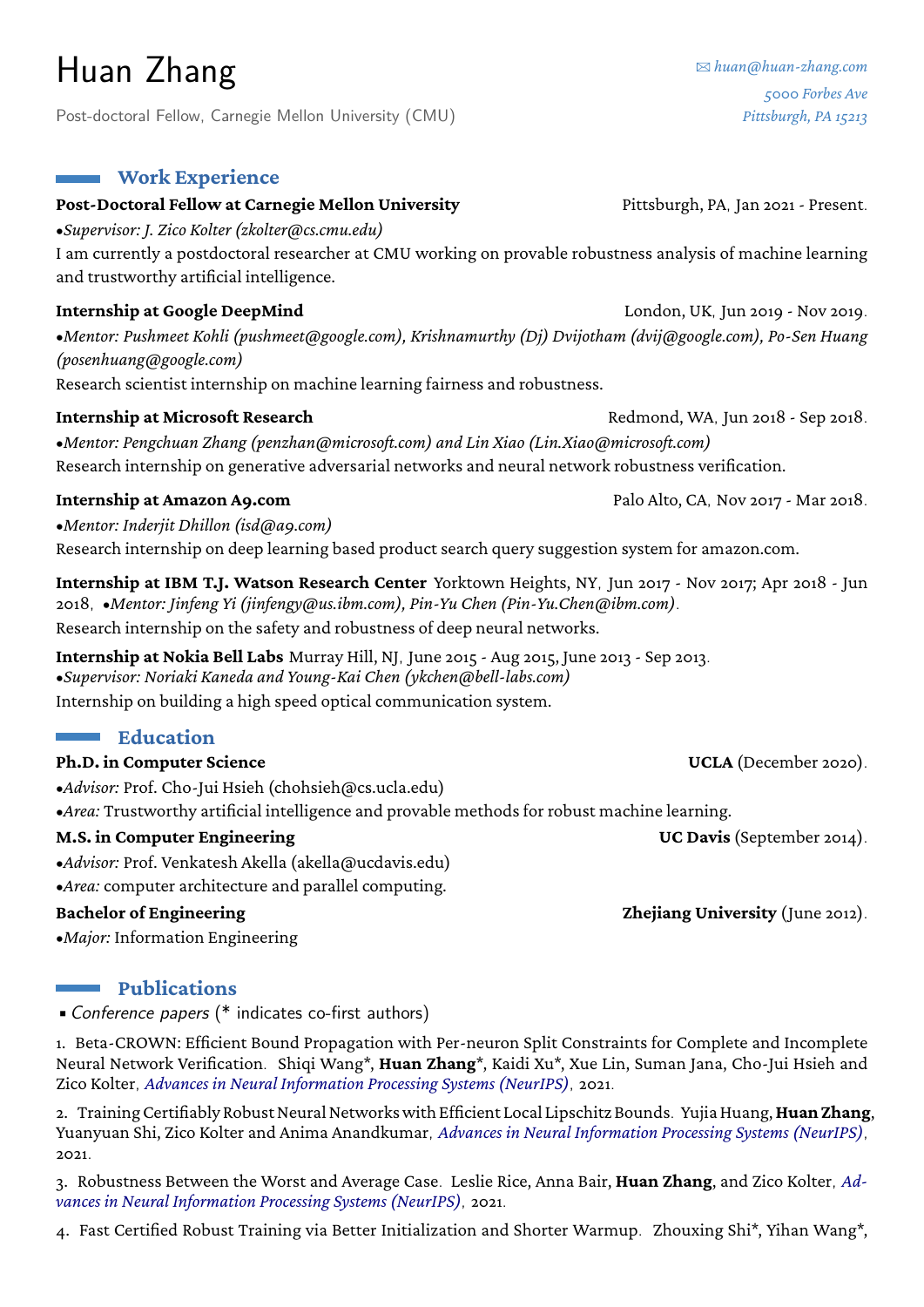**Huan Zhang**, Jinfeng Yi and Cho-Jui Hsieh, *Advances in Neural Information Processing Systems (NeurIPS)*, 2021.

5. Robust Reinforcement Learning on State Observations with Learned Optimal Adversary. **Huan Zhang**\*, Hongge Chen\*, Duane Boning, Cho-Jui Hsieh, *International Conference on Learning Representations (ICLR)*, 2021.

6. Fast and Complete: Enabling Complete Neural Network Verification with Rapid and Massively Parallel Incomplete Verifiers. Kaidi Xu\*, **Huan Zhang**\*, Shiqi Wang, Yihan Wang, Suman Jana, Xue Lin, Cho-Jui Hsieh, *International Conference on Learning Representations (ICLR)*, 2021.

7. Double Perturbation: On the Robustness of Robustness and Counterfactual Bias Evaluation. Chong Zhang, Jieyu Zhao, **Huan Zhang**, Kai-Wei Chang, Cho-Jui Hsieh, *Annual Conference of the North American Chapter of the Association for Computational Linguistics (NAACL)*, 2021.

8. RobustDeep Reinforcement Learning against Adversarial Perturbations on StateObservations. **Huan Zhang**\*, Hongge Chen\*, Chaowei Xiao, Bo Li, Duane Boning, Cho-Jui Hsieh, *Advances in Neural Information Processing Systems (NeurIPS)*, 2020.

9. Automatic Perturbation Analysis for Scalable Certified Robustness and Beyond. Kaidi Xu\*, Zhouxing Shi\*, **Huan Zhang**\*, Yihan Wang, Minlie Huang, Kai-Wei Chang, Bhavya Kailkhura, Xue Lin, Cho-Jui Hsieh, *Advances in Neural Information Processing Systems (NeurIPS)*, 2020.

10. An Efficient Adversarial Attack for Tree Ensembles. Chong Zhang, **Huan Zhang**, Cho-Jui Hsieh, *Advances in Neural Information Processing Systems (NeurIPS)*, 2020.

11. Reducing Sentiment Bias in Language Models via Counterfactual Evaluation. Po-Sen Huang\*,**Huan Zhang**\*, Ray Jiang, Robert Stanforth, Johannes Welbl, Jack Rae, Vishal Maini, Dani Yogatama, Pushmeet Kohli, *Findings in EMNLP*, 2020.

12. On *`p*-norm Robustness of Ensemble Decision Stumps and Trees. Yihan Wang, **Huan Zhang**, Hongge Chen, Duane Boning and Cho-Jui Hsieh, *International Conference on Machine Learning (ICML)*, 2020.

13. Towards Stable and Efficient Training of Verifiably Robust Neural Networks. **Huan Zhang**, Hongge Chen, Chaowei Xiao, Sven Gowal, Robert Stanforth, Bo Li, Duane Boning, Cho-Jui Hsieh, *International Conference on Learning Representations (ICLR)*, 2020.

14. Robustness Verification for Transformers. Zhouxing Shi, **Huan Zhang**, Kai-Wei Chang, Minlie Huang, Cho-Jui Hsieh, *International Conference on Learning Representations (ICLR)*, 2020.

15. MACER: Attack-free and Scalable Robust Training via Maximizing Certified Radius. Runtian Zhai, Chen Dan, Di He, **Huan Zhang**, Boqing Gong, Pradeep Ravikumar, Cho-Jui Hsieh, Liwei Wang, *International Conference on Learning Representations (ICLR)*, 2020.

16. Robustness Verification of Tree-based Models. Hongge Chen\*, **Huan Zhang**\*, Si Si, Yang Li, Duane Boning, Cho-Jui Hsieh., *Advances in Neural Information Processing Systems (NeurIPS)*, 2019.

17. A Convex Relaxation Barrier to Tight Robustness Verification of Neural Networks. Hadi Salman, Greg Yang, **Huan Zhang**, Cho-Jui Hsieh, Pengchuan Zhang, *Advances in Neural Information Processing Systems (NeurIPS)*, 2019.

18. Provably Robust Deep Learning via Adversarially Trained Smoothed Classifiers. Hadi Salman, Greg Yang, Jerry Li, Pengchuan Zhang, **Huan Zhang**, Ilya Razenshteyn, Sebastien Bubeck, *Advances in Neural Information Processing Systems (NeurIPS)*, 2019.

19. The Limitations of Adversarial Training and the Blind-Spot Attack. **Huan Zhang**\*, Hongge Chen\*, Zhao Song, Duane Boning, Inderjit Dhillon, Cho-Jui Hsieh, *International Conference on Learning Representations (ICLR)*, 2019.

20. Query-Efficient Hard-label Black-box Attack: An Optimization-based Approach. Minhao Cheng, Thong Le, Pin-Yu Chen,**Huan Zhang**, Jinfeng Yi, Cho-Jui Hsieh, *International Conference on Learning Representations (ICLR)*, 2019.

21. Structured Adversarial Attack: Towards General Implementation and Better Interpretability. Kaidi Xu, Sijia Liu, Pu Zhao, Pin-Yu Chen, **Huan Zhang**, Quanfu Fan, Deniz Erdogmus, Yanzhi Wang, Xue Lin, *International Conference on Learning Representations (ICLR)*, 2019.

22. Robust Decision Trees Against Adversarial Examples. Hongge Chen, **Huan Zhang**, Duane Boning, Cho-Jui Hsieh, *International Conference on Machine Learning (ICML)*, 2019.

23. Evaluating Robustness of Deep Image Super-Resolution Against Adversarial Attacks. Jun-Ho Choi, **Huan Zhang**, Jun-Hyuk Kim, Cho-Jui Hsieh, Jong-Seok Lee, *International Conference on Computer Vision (ICCV)*, 2019.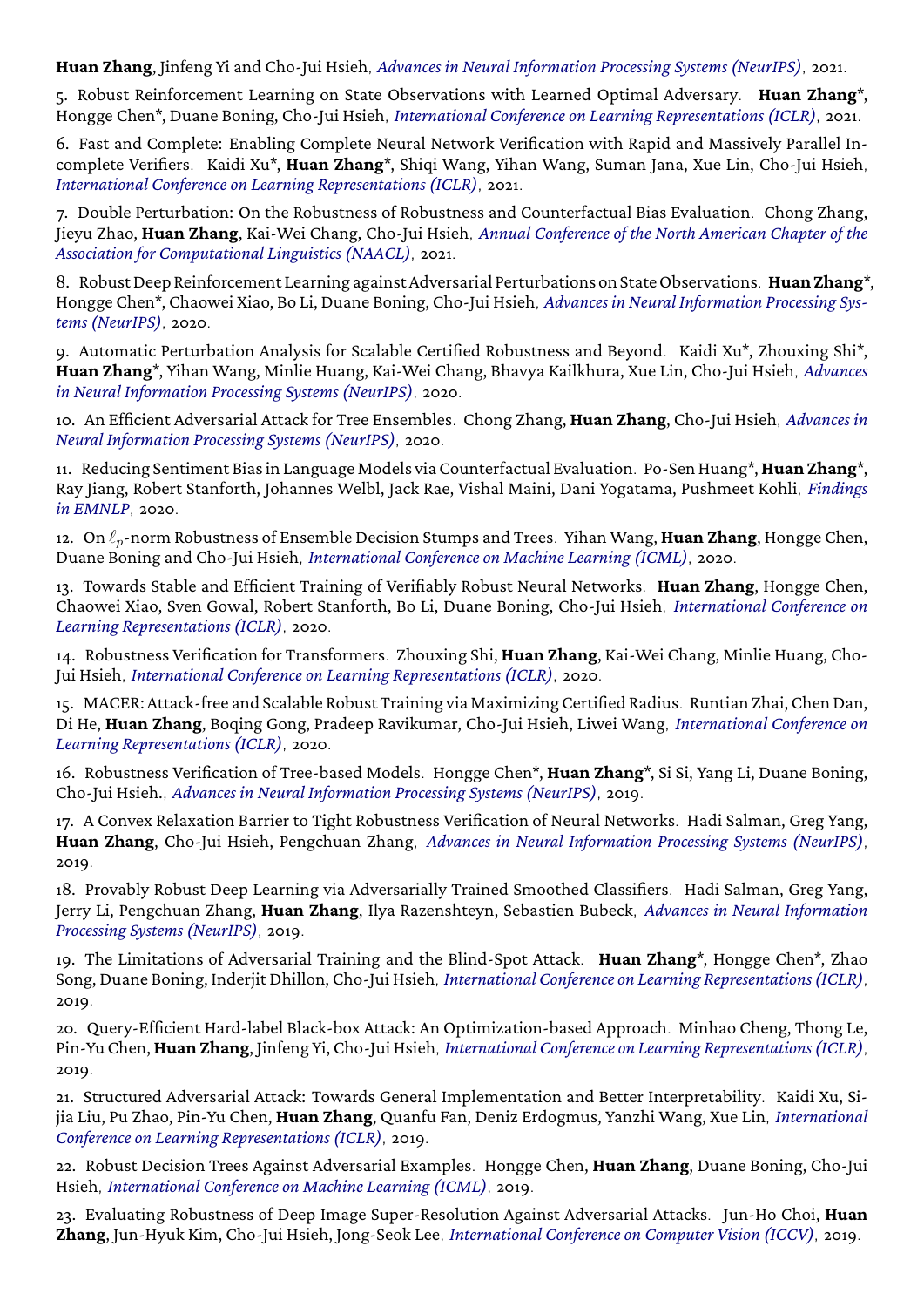24. Second Rethinking of Network Pruning in the Adversarial Setting. Shaokai Ye, Kaidi Xu, Sijia Liu, Hao Cheng, Jan-Henrik Lambrechts,**Huan Zhang**, Aojun Zhou, Kaisheng Ma, Yanzhi Wang, Xue Lin, *International Conference on Computer Vision (ICCV)*, 2019.

25. RecurJac: An Efficient Recursive Algorithm for Bounding Jacobian Matrix of Neural Networks and Its Applications. **Huan Zhang**, Pengchuan Zhang, Cho-Jui Hsieh, *AAAI Conference on Artificial Intelligence (AAAI)*, 2019.

26. AutoZOOM: Autoencoder-based Zeroth Order Optimization Method for Attacking Black-box Neural Networks. Chun-Chen Tu, Paishun Ting, Pin-Yu Chen, Sijia Liu, **Huan Zhang**, Jinfeng Yi, Cho-Jui Hsieh, Shin-Ming Cheng, *AAAI Conference on Artificial Intelligence (AAAI)*, 2019.

27. Efficient Neural Network Robustness Certification with General Activation Functions. **Huan Zhang**\*, Tsui-Wei Weng\*, Pin-Yu Chen, Cho-Jui Hsieh, Luca Daniel., *Advances in Neural Information Processing Systems (NIPS)*, 2018.

28. Towards Fast Computation of Certified Robustness for ReLU Networks. Tsui-Wei Weng\*, **Huan Zhang**\*, Hongge Chen, Zhao Song, Cho-Jui Hsieh, Duane Boning, Inderjit S. Dhillon, Luca Daniel., *International Conference on Machine Learning (ICML)*, 2018.

29. Evaluating the Robustness of Neural Networks: An Extreme Value Theory Approach. Tsui-WeiWeng\*,**Huan Zhang**\*, Pin-Yu Chen, Jinfeng Yi, Dong Su, Yupeng Gao, Cho-Jui Hsieh, Luca Daniel, *International Conference on Learning Representations (ICLR)*, 2018.

30. Attacking Visual Language Grounding with Adversarial Examples: A Case Study on Neural Image Captioning. Hongge Chen\*, **Huan Zhang**\*, Pin-Yu Chen, Jinfeng Yi, Cho-Jui Hsieh, *56th Annual Meeting of the Association for Computational Linguistics (ACL)*, 2018.

31. Is Robustness the Cost of Accuracy? Lessons Learned from 18 Deep Image Classifiers. Dong Su\*, **Huan Zhang**\*, Hongge Chen, Jinfeng Yi, Pin-Yu Chen, Yupeng Gao., *European Conference on Computer Vision (ECCV)*, 2018.

32. Towards Robust Neural Networks via Random Self-ensemble. Xuanqing Liu, Minhao Cheng, **Huan Zhang**, Cho-Jui Hsieh, *European Conference on Computer Vision (ECCV)*, 2018.

33. EAD: Elastic-Net Attacks to Deep Neural Networks via Adversarial Examples. Pin-Yu Chen, Yash Sharma, **Huan Zhang**, Jinfeng Yi and Cho-Jui Hsieh, *In AAAI Conference on Artificial Intelligence (AAAI)*, 2018.

34. GPU-acceleration for Large-scale Tree Boosting. **Huan Zhang**, Si Si and Cho-Jui Hsieh, *SysML Conference*,  $2018$ 

35. Gradient Boosted Decision Trees for High Dimensional Sparse Output. Si Si, **Huan Zhang**, Sathiya Keerthi, Dhruv Mahajan, Inderjit Dhillon and Cho-Jui Hsieh, *34th International Conference on Machine Learning (ICML)*, 2017.

36. Can Decentralized Algorithms Outperform Centralized Algorithms? A Case Study for Decentralized Parallel Stochastic Gradient Descent. Xiangru Lian, Ce Zhang, **Huan Zhang**, Cho-Jui Hsieh, Wei Zhang and Ji Liu, *Advances in Neural Information Processing Systems (NIPS)*, 2017.

37. HogWild++: A New Mechanism for Decentralized Asynchronous Stochastic Gradient Descent. Huan Zhang, Cho-Jui Hsieh, Venkatesh Akella, *IEEE International Conference on Data Mining (ICDM)*, 2016.

38. Fixing the Convergence Problems in Parallel Asynchronous Dual Coordinate Descent. **Huan Zhang**, Cho-Jui Hsieh, *IEEE International Conference on Data Mining (ICDM)*, 2016.

39. Sublinear Time Orthogonal Tensor Decomposition. Zhao Song, David P. Woodruff, **Huan Zhang**, *Advances in Neural Information Processing Systems (NIPS)*, 2016.

40. A Comprehensive Linear Speedup Analysis for Asynchronous Stochastic Parallel Optimization from Zeroth-Order to First-Order. Xiangru Lian, **Huan Zhang**, Cho-Jui Hsieh, Yijun Huang and Ji Liu, *Advances in Neural Information Processing Systems (NIPS)*, 2016.

•Workshop papers (\* indicates co-first authors)

41. Enhancing Certifiable Robustness via a Deep Model Ensemble. **Huan Zhang**, Minhao Cheng and Cho-Jui Hsieh, *ICLR 2019 Safe Machine Learning Workshop*, 2019.

42. Realtime Query Completion via Deep Language Models. Po-Wei Wang, **Huan Zhang**, Vijai Mohan, Inderjit S. Dhillon and J. Zico Kolter, *SIGIR Workshop On eCommerce*, 2018.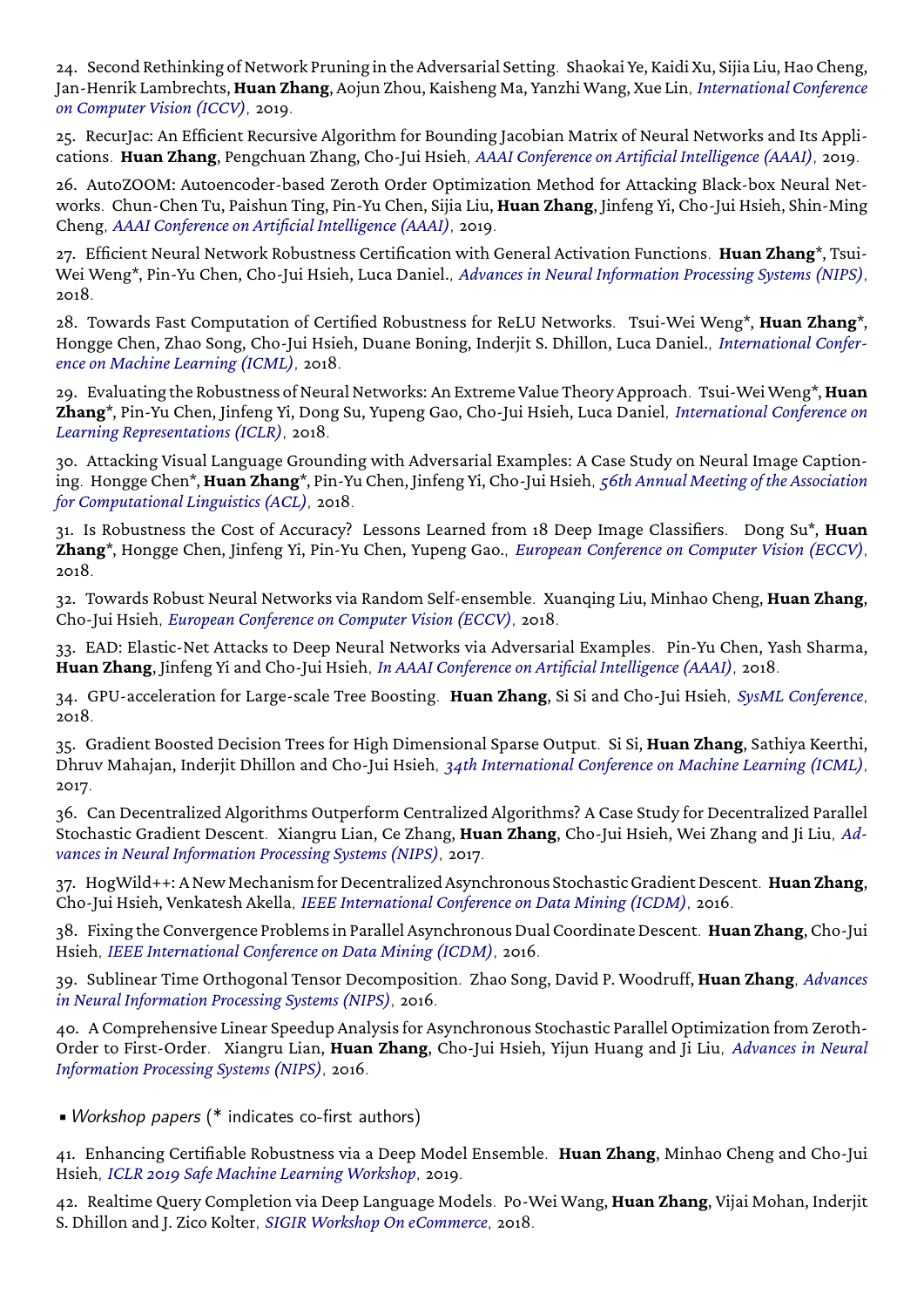43. ZOO: Zeroth Order Optimization based Black-box Attacks to Deep Neural Networks without Training Substitute Models. Pin-Yu Chen\*, **Huan Zhang**\*, Yash Sharma, Jinfeng Yi and Cho-Jui Hsieh, *10th ACM Workshop on Artificial Intelligence and Security*, 2017.

44. Burst Mode Processing: An Architectural Framework for Improving Performance in Future Chip Microprocessors. **Huan Zhang**, Rajeevan Amirtharajah, Christopher Nitta, Matthew Farrens and Venkatesh Akella, *Workshop on Managing Overprovisioned Systems, Co-located with ASPLOS-19*, April 2014.

45. HySIM: Towards a Scalable, Accurate and Fast Simulator for Manycore Processors. Kramer Straube, **Huan Zhang**, Christopher Nitta, Matthew Farrens and Venkatesh Akella, *3rd Workshop on the Intersections of Computer Architecture and Reconfigurable Logic, Co-located with MICRO-46*, December 2013.

#### **Patents**

2010 **Blind Guide Device Based on the Smart Phone**, China Patent, ZL.2010 2 0516516.9, Yang Yang, Huan Zhang, Ding Zhao et al.

#### **Open Source Projects**

#### *α,β***-CROWN: A Neural Network Verification Toolbox (2021-)** <http://PaperCode.cc/a-b-CROWN>.

I lead the development of *α,β*-CROWN, an efficient and scalable neural network verification toolbox that won the highest total score in 2nd International Verification of Neural Network Competition (VNN-COMP 2021).

**AutoLiRPA: A Neural Network Perturbation Analysis Library (2020-)** <http://PaperCode.cc/AutoLiRPA>. I lead the development of AutoLiRPA, an easy-to-use library capable of automatically giving provable bounds under input or weight perturbations for complex neural networks and other general computational functions.

#### **LightGBM on GPU (2016-2017)** <https://github.com/huanzhang12/lightgbm-gpu>.

LightGBM is a popular tree boosting package with high efficiency on large-scale datasets. I accelerated its decision tree construction process on GPUs with 7 to 8 times speedup. My code reaches production quality and has been merged into the LightGBM official repository.

## **List of Awards**

**Adversarial Machine Learning (AdvML) Rising Star Award** Sponsored by MIT-IBM Watson AI Lab, 2021, See award details at <https://sites.google.com/view/advml/advml-rising-star-award>

**Top Highest Score Award** 2nd International Verification of Neural Networks Competition [\(VNN-COMP 2021\)](http://huan-zhang.com/pdf/vnncomp21.pdf). I led a multi-institutional team (members from CMU, Northeastern University, Columbia University and UCLA) and we developed the*α,β*-CROWN verification toolbox which won VNN-COMP 2021 with the highest total score. More details of this competition can be found in this news article: <https://cacm.acm.org/careers/255662>

**IBM PhD Fellowship** 2018-2020, Details at <https://research.ibm.com/university/awards/fellowships.html>

**Student Travel Award** NIPS 2016, 2017, 2018; ICML 2018; ICDM 2016; ICLR 2018; ACM CCS 2017.

**National Merit Scholarship** Ministry of Education, China, 2011, awarded to top 2% students in one academic year.

**Meritorious Winner** [The U.S. Mathematical Contest in Modeling,2010](http://www.comap.com/undergraduate/contests/mcm/).

**National Merit Scholarship** Ministry of Education, China, 2009, awarded to top 2% students in one academic year.

**First Prize** China Undergraduate Mathematical Contest in Modeling, 2009.

**Second Prize** East China Undergraduate Mathematical Contest in Modeling, 2009.

# **Teaching Experience**

- 2017 **Teaching assistant for "Big Data & High Performance Statistical Computing"**, UC Davis Course STA 141C, Instructor: Prof. Cho-Jui Hsieh.
- 2015 **Teaching assistant for "Probability and Statistical Modeling for Computer Science"**, UC Davis Course CS 132, Instructor: Prof. Dipak Ghosal.
- 2013 **Teaching assistant for "Parallel Computer Architecture"**, UC Davis Course EEC 171, Instructor: Prof. John Owens.